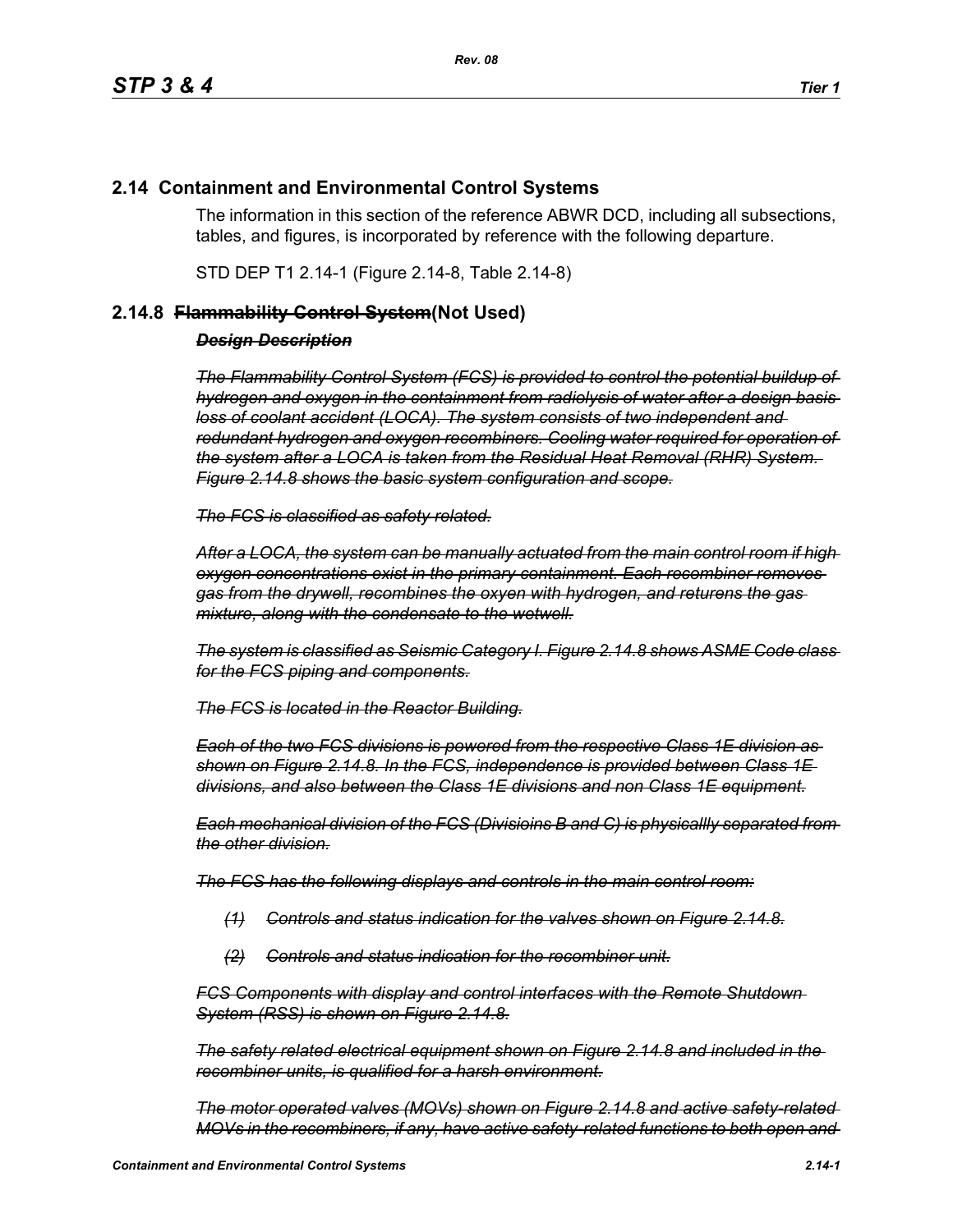*close, and perform these functions under differential pressure, fluid flow, and temperature conditions.*

*The check valves (CVs) shown on Figure 2.14.8 have active safety-related functions to both open and closed under system pressure, fluid flow, and temperature conditions.* 

*The pneumatic valves shown on Figure 2.14.8 fail to the closed position in the event of loss of pneumatic pressure or loss of electrical power to the valve actuating solenoids.*

### *Inspections, Tests, Analyses and Acceptance Criterial*

*Table 2.14.8 provides a definition of the inspections, tests, and/or analyses, together with associated acceptance criteria, which will be undertaken for the FCS.*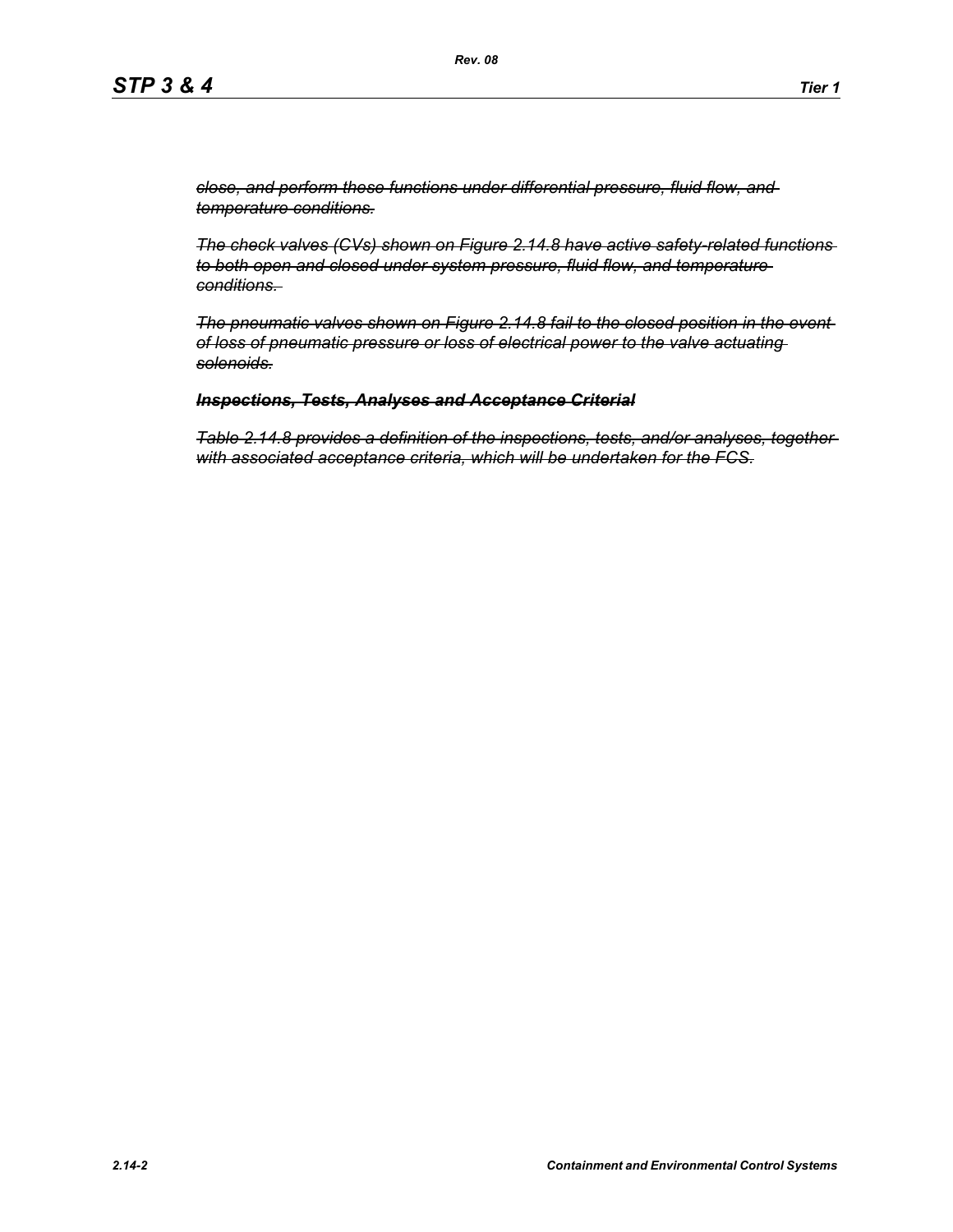| <b>Design Commitment</b> |                                                                                                                                                                                                                                                        | <b>Inspections, Tests, Analyses and Acceptance</b><br><b>Criteria</b><br><b>Inspections, Tests, Analyses</b>                                                                                                                                   | <b>Acceptance Criteria</b>                                                                                                                                                                                                                                                                                                                          |  |
|--------------------------|--------------------------------------------------------------------------------------------------------------------------------------------------------------------------------------------------------------------------------------------------------|------------------------------------------------------------------------------------------------------------------------------------------------------------------------------------------------------------------------------------------------|-----------------------------------------------------------------------------------------------------------------------------------------------------------------------------------------------------------------------------------------------------------------------------------------------------------------------------------------------------|--|
|                          | The basic configuration for the FCS is as shown<br>on Figure 2.14.8.                                                                                                                                                                                   | Inspections of the as built system will be-<br>$+$<br>conducted.                                                                                                                                                                               | The as built FCS conforms with the basic-<br>configuration shown on Figure 2.14.8.                                                                                                                                                                                                                                                                  |  |
| 2.                       | The ASME Code components of the FCS retain-<br>their pressure boundary integrity under internal-<br>pressures that will be experienced during service.                                                                                                 | A pressure test will be conducted on those Code-<br>$-2$<br>components of the FCS required to be pressure-<br>tested by the ASME code.                                                                                                         | The results of the pressure test of the ASME code<br>$\overline{2}$<br>components of the FCS conform with the-<br>requirements in the ASME Code, Section III.                                                                                                                                                                                       |  |
| $\frac{3}{2}$            | Each of the two FCS divisions is powered from<br>the respective Class 1E division as shown on-<br>Figure 2.14.8. In the FCS, independence is-<br>provided between Class 1E divisions, and<br>between Class 1E divisions and non Class 1E<br>equipment. | $\frac{2}{\pi}$<br>Tests will be performed in the FCS by<br>a—<br>providing a test signal in only one Class 1E-<br><del>division at a time.</del><br>Inspection of the as-installed Class 1E-<br>b-<br>divisions in the FCS will be performed. | $\frac{2}{\pi}$<br>The test signal exists only in the Class 1E-<br>a.<br>division under test in the FCS.<br>b. Physical separation or electrical isolation<br>exists between Class 1E divisions in the-<br><b>FCS. Physical separation or electrical-</b><br>isolation exists between Class 1E divisions-<br>and non-Class 1E equipment in the FCS. |  |
|                          | Each mechanical division of the FCS (Divisions B,<br>C) is physically separated from the other-<br>divisions.                                                                                                                                          | Inspections of the as built FCS will be conducted.                                                                                                                                                                                             | Each mechanical division of the FCS is physically<br>separated from the other mechanical divisions of<br>FCS by structural and/or fire barriers.                                                                                                                                                                                                    |  |
| 5-                       | Main control room displays and controls provided<br>for the FCS are as defined in Section 2.14.8.                                                                                                                                                      | Inspections will be performed on the main control-<br>$\overline{6}$<br>room displays and controls for the FCS.                                                                                                                                | Displays and controls exist or can be retrieved in<br>$6-$<br>the main control room as defined in Section-<br>2.14.8                                                                                                                                                                                                                                |  |
|                          | RSS display and control provided for the FCS are<br>as defined in Section 2.14.8.                                                                                                                                                                      | Inspections will be performed on the RSS display-<br>$6-$<br>and control for the FCS.                                                                                                                                                          | <b>Display and control exists on the RSS as defined-</b><br>$6-$<br>in Section 2.14.8.                                                                                                                                                                                                                                                              |  |
|                          | MOVs designated in Section 2.14.8 as having an-<br>active safety related function open and close-<br>under differential pressure and fluid flow and<br>temperature conditions.                                                                         | $\overline{z}$<br>Tests of installed valves for both opening and<br>closing will be conducted under preoperational-<br>differential pressure, fluid flow, and temperature-<br>conditions.                                                      | Upon receipt of the actuating signal, each MOV<br>$\overline{f}$<br>both opens and closes, depending on the valve's-<br>safety function.                                                                                                                                                                                                            |  |

*STP 3 & 4*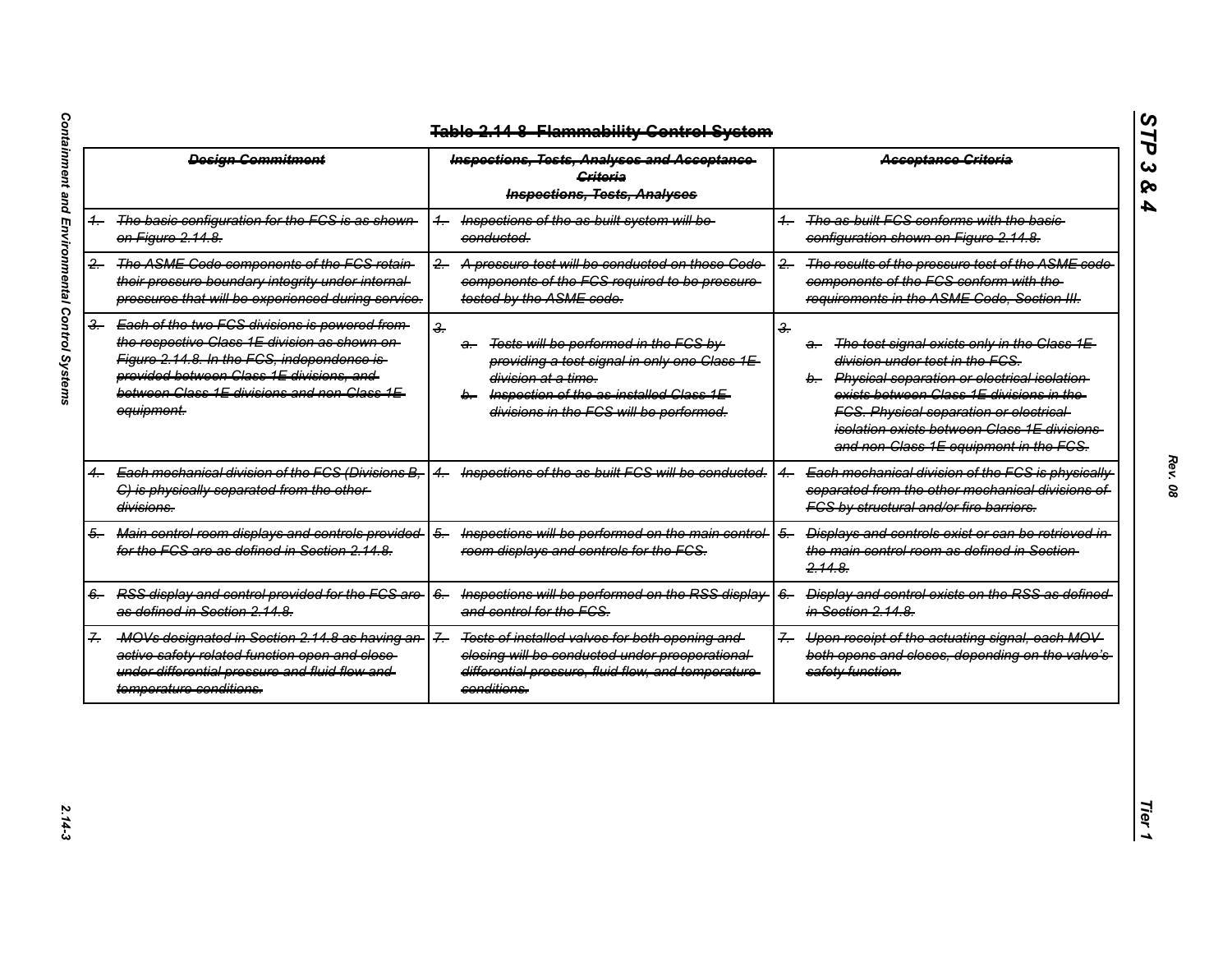| $2.14 - 4$<br><b>Table 2.14-8 Flammability Control System</b> |                                                                                                                                                                           |                                                                                                                                                                         |                                                                                                                                                                                 |
|---------------------------------------------------------------|---------------------------------------------------------------------------------------------------------------------------------------------------------------------------|-------------------------------------------------------------------------------------------------------------------------------------------------------------------------|---------------------------------------------------------------------------------------------------------------------------------------------------------------------------------|
|                                                               | <b>Design Commitment</b>                                                                                                                                                  | <b>Inspections, Tests, Analyses and Acceptance</b><br><b>Criteria</b><br><b>Inspections, Tests, Analyses</b>                                                            | <b>Acceptance Criteria</b>                                                                                                                                                      |
| $8-$                                                          | CVs designated in Section 2.14.8 as having an-<br>active safety-related function open and close-<br>under system pressure, fluid flow, and<br>temperature conditions.     | Tests of installed valves for both opening and<br>$8-$<br>closing will be conducted under preoperational<br>system pressure, fluid flow, and temperature<br>conditions. | Based on the direction of the differential pressure<br>$8-$<br>across the valve, each CV opens or closes<br>depending upon the valve's safety functions.                        |
| $9-$                                                          | The pneumatic valves shown on Figure 2.14.8 fail-<br>close in the event of loss of pneumatic pressure-<br>or loss of electrical power to the valve actuating<br>solenoid. | Tests will be conducted on the as-built FCS-<br>$9-$<br>pneumatic valves.                                                                                               | The pneumatic valves shown on Figure 2.14.8 fail<br>$9-$<br>close in the event of loss of pneumatic pressure<br>or loss of electrical power to the valve actuating<br>solenoid. |
|                                                               |                                                                                                                                                                           |                                                                                                                                                                         |                                                                                                                                                                                 |
|                                                               |                                                                                                                                                                           |                                                                                                                                                                         |                                                                                                                                                                                 |
|                                                               |                                                                                                                                                                           |                                                                                                                                                                         |                                                                                                                                                                                 |
|                                                               |                                                                                                                                                                           |                                                                                                                                                                         |                                                                                                                                                                                 |
|                                                               |                                                                                                                                                                           |                                                                                                                                                                         |                                                                                                                                                                                 |
|                                                               |                                                                                                                                                                           |                                                                                                                                                                         |                                                                                                                                                                                 |
|                                                               |                                                                                                                                                                           |                                                                                                                                                                         |                                                                                                                                                                                 |
|                                                               |                                                                                                                                                                           |                                                                                                                                                                         |                                                                                                                                                                                 |

*Rev. 08*

*STP 3 & 4*